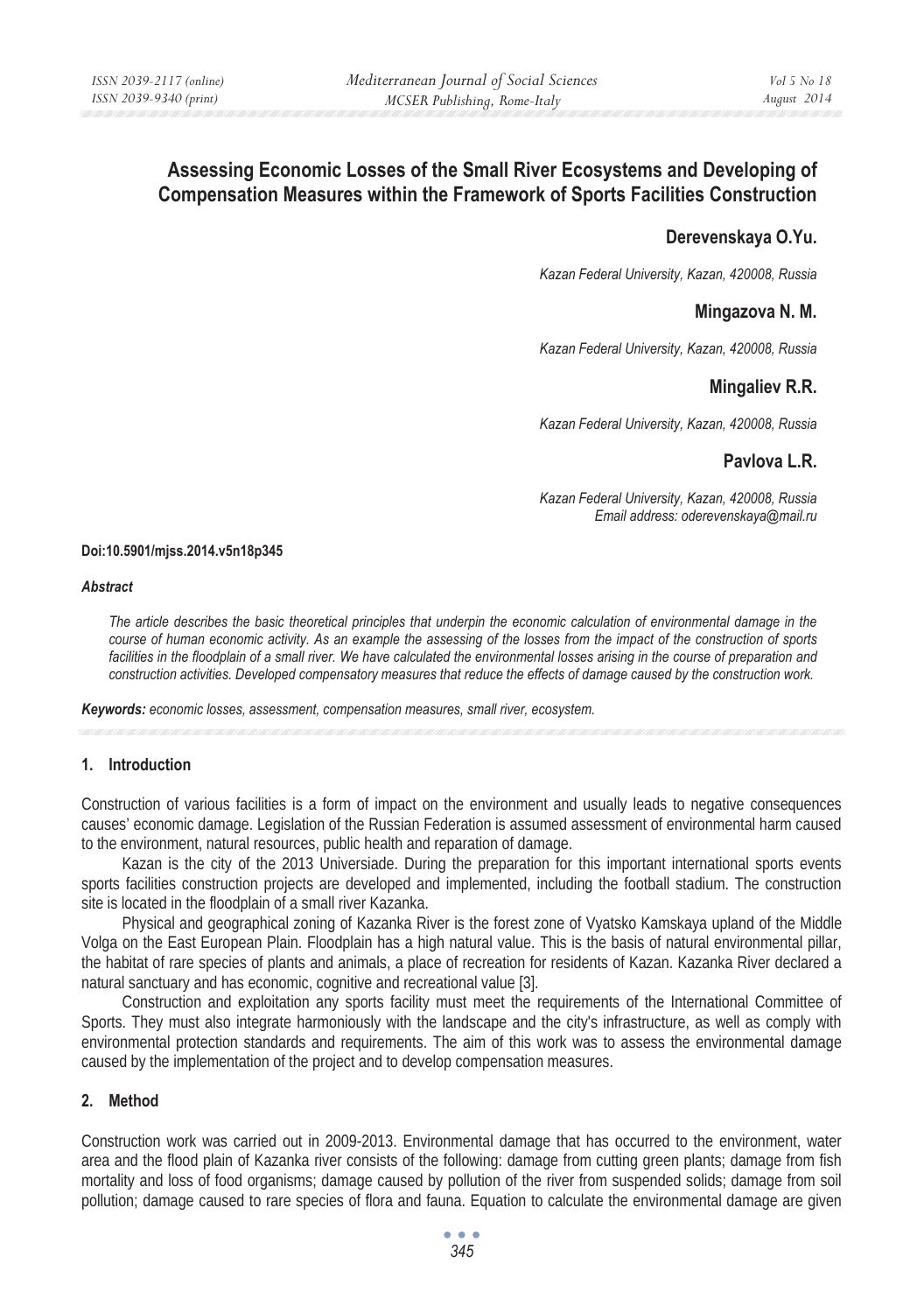below.

Damage from felling trees and shrubs were calculated according to the formula:

 $P=B_{01}K_1*K_3*1*N$ ,

P - the price the tree which chopped down, rub.;  $B_p$  - base cost of tree, taking into account the diameter of the tree and the breed, rub.;  $j$  - group of trees by their value;  $K_1$  - correction factor for vital status of green plantations;  $K_3$  correction factor for functional use of green plantations; I - estimated cost index changes; N- number of trees [6, 8].

Calculation of fisheries from destruction of food organisms was conducted according to the formula:

 $N = B * P/B * 1/K_2 * K_4/100 * S(V) * k * t_0/t_1 * n$ ,

where N - the detriment of fish; B - average biomass of food organisms (phytoplankton, zooplankton, zoobenthos),  $mq/m<sup>3</sup>; P/B$  - coefficient to convert the biomass of food organisms in the production index;  $K<sub>2</sub>$  - coefficient for the transfer of food organisms in fish production;  $K_4$  - figure the maximum possible use of fish forage, %;  $S(V)$  - size of the area of generation, heap, siltation (turbidity zone volume),  $m^2(m^3)$ ; k - mortality rate of food organisms in the impact areas of dredgers; t<sub>0</sub>/t<sub>1</sub> – operation time/open water period; n - factor of grams to tons convert (1/1000000) [1, 13].

Calculation of the volume of capital compensation investments (K) required for the implementation of measures for conservation and restoration of fish stocks carried out according to the formula:

 $K = M * K_0 * 0.12 * t * k$ i,

where M - natural damage, tons;  $K_0$  – unit capital investments, thousand rubles/tons of industrial return;  $t$  - time of negative impact on fish stocks; ki - deflator coefficient [1, 13].

The size of compensation for harm caused by the degradation of soil and land, determined according to the formula:

 $Y = H * K_5 * S * K_6 * K_7 * K_8,$ 

where Y - the amount of recovery for damages, thousand rubles.;  $H$  - standard land value, thousand rubles/ha;  $K_5$  regional coefficient; S - area of degraded land, ha;  $K_6$  - environmental condition coefficient;  $K_7$  - factor of land protection; K<sub>8</sub> - factor considering the extent of soil degradation [10, 12].

Economic evaluation damage caused to rare species of plants, calculated by the formula:

Yplant = N· K· Minimum wage**,** 

where  $Y_{\text{plant}}$  – Economic evaluation of damage, thousands of rubles.,  $N$  – the number of dead plants on the territory under consideration, pcs.,  $K -$  factor depending on rarity category of the plant [4].

Economic evaluation damage caused to rare species, is calculated as follows:

 $Y_{an} = N^* K^*$  Minimum wage,

where  $Y_{an}$  – Economic evaluation of damage, thousands of rubles.,  $N$  – The number of dead animals on the territory under consideration, individuals, depending on rarity category [9].

Calculating normative charges for dumping one ton of suspended solids in hydromechanized works conducted according to the formula:

 $H = 2.2175 \text{K}$ /(K<sub>9+a</sub>)

where  $K_9$  - background concentration of suspended solids mg/liter,  $a$  – maximum allowed excess over the background concentration of suspended solids, mg/liter, C – coefficient of fee indexation for environmental pollution [7].

 Mass of soil which was released into the slurry during primary water pollution with suspended solids during storage the soil in the underwater quarry is calculated as follows:

 $M=n^*q^*V$ ,

where n - coefficient, q - the density of dry soil, tons/m<sup>3</sup>; V – the amount of stored soil, m<sup>3</sup> thousands [7,5,2].

### **3. Results**

### *3.1 Assess the damage*

During the construction of football stadium and Water Sports Palace was exerted a significant impact which led to the destruction of valuable parts of the floodplain, floodplain forests and waters of the river with their inhabiting plants and animals, including habitats of rare species of fauna and flora listed in the Red Book of the Republic of Tatarstan [3, 11].

In accordance with the Law "On Environmental Protection" [15] the harm caused to environment shall be compensated in accordance with the duly approved rates and methods of calculating the amount of damage to the environment. In their absence should be conducted on the basis of the actual costs of restoration of the state of the environment taking into account the losses incurred, including lost profits.

For calculation of damages following the injury, deaths and destruction of all types of property and resources,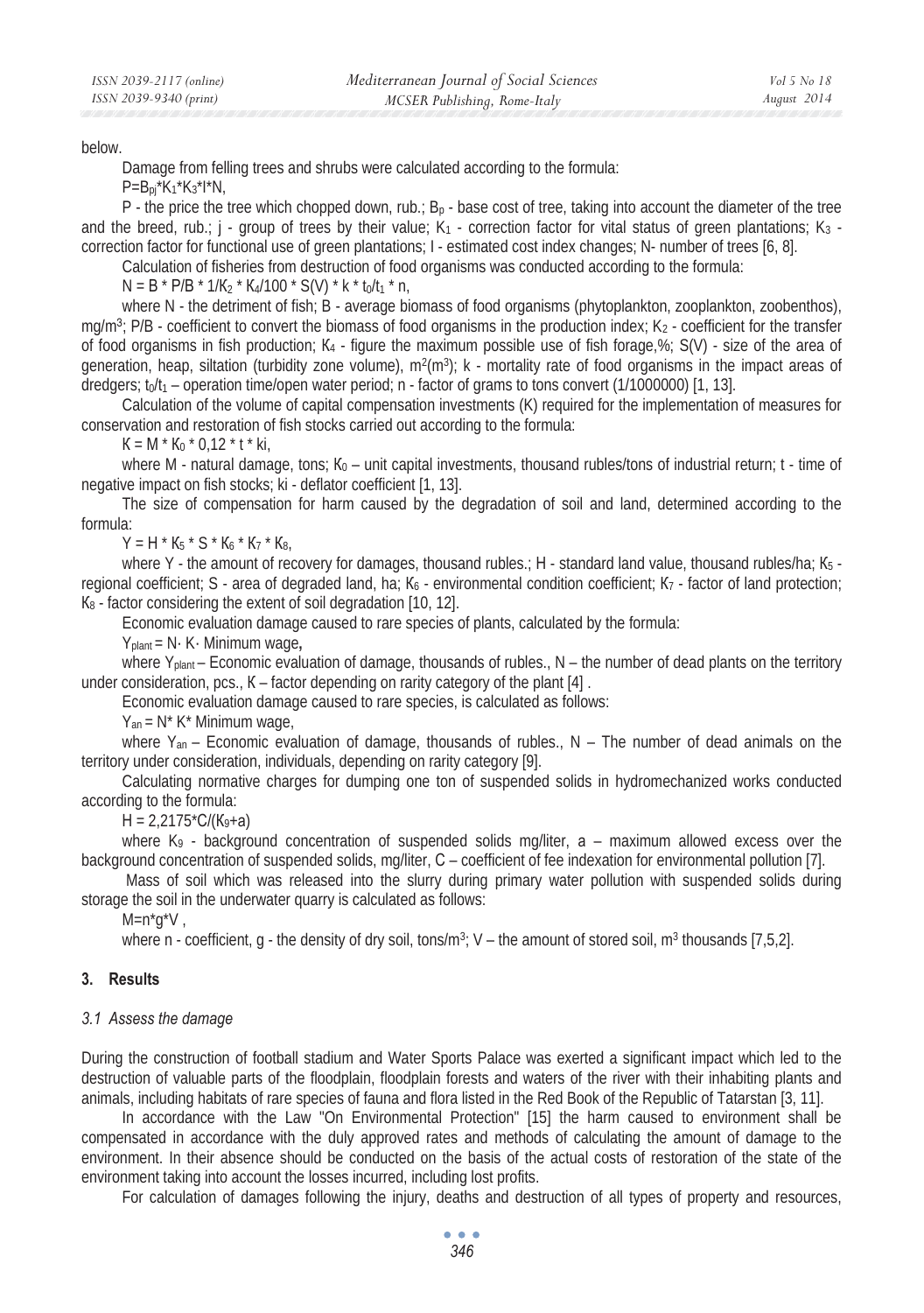| ISSN 2039-2117 (online) | Mediterranean Journal of Social Sciences | Vol 5 No 18 |
|-------------------------|------------------------------------------|-------------|
| ISSN 2039-9340 (print)  | MCSER Publishing, Rome-Italy             | August 2014 |

including natural resources and objects next economic formula is widely used at the present time: losses = restoration of the right + actual damages + loss of profits, actual damages = loss or damage of property, loss of profit = lost revenue.

Economic meaning of the formula is that the amount of damages determined by summing the costs necessary to restore the violated object (to bring it to the original state), the cost of the lost object and damages caused by the nonreceipt of expected income. Procedure for calculating harm caused to some natural objects which is fixed various kinds of legislative and other legal acts based on the same formula. Thus, environmental damage assessment includes two items: a) the actual environmental harm caused to the environment and natural objects - land, soil, water, air, greenery; b) loss of the municipality, a legal entity or any other actor of civil relations due its occurrence and the need to eliminate the consequences at the expense of the city. The minimum amount of losses can be determined by the costs of rehabilitation of area and elimination of pollution of air and water [14].

These fundamental principles have been used in calculating the damage to the environment during the construction of sports facilities in the floodplain of Kazanka River (Kazan, Russia). The size of environmental damage caused under construction was evaluated in a total of 4 million 808 thousand 429 \$ (Table 1).

**Table 1.** The final estimate of the amount of environmental damage

| Type of damage                                                                                       | Amount, \$ |
|------------------------------------------------------------------------------------------------------|------------|
| Damage to trees and shrubs                                                                           | 2602953    |
| Fisheries damage                                                                                     | 497747     |
| Damage to soils                                                                                      | 1026844    |
| Damage caused to rare species of plants and animals listed in the Red Book of the Tatarstan Republic | 662658     |
| Damage from water pollution with suspended solids                                                    | 18227      |
| Total                                                                                                | 4808429    |

#### *3.2 Development of compensation measures.*

Compensation measures for environmental remediation it is any action taken to compensate for temporary losses associated with environmental degradation, which arises from the moment of harm and lasts until the restoration of the environment to its steady state. Carrying out compensation measures when implementing major infrastructure projects it is brand new phenomenon for Russia, not enough regulated at the legislative, executive and controlling authorities.

Compensation measures were developed based on the following environmental principles. Principles are based on the requirements of water quality in the river and functioning environmental framework of the city: preserve the mode in flow; maximum preservation of habitats or create the necessary conditions for new sites; conservation and enhancement of biodiversity of plants and animals.

Preserve the mode in flow means keeping and deepening the duct between the islands and streams that implement natural drainage areas. Flowage provides natural aeration of water and accelerates the process of selfpurification. The principle of maximum habitat conservation and the creation of suitable conditions in new areas means, first of all, the creation of spawning habitat of phytophilic fish species. Populations of these species is suffered the most due to backfill of shallow waters. The principle of maintain and increase the biodiversity of plants and animals means that the transformation of water area and coastal areas should not only reduce, but, on the contrary, increase the biodiversity of the natural system. Restoration of lakes, streams, creeks, coasts will allow for a work on the artificial creation of the lost environmental systems and potentially to the possible introduction of a rare plant species in urban gardening practices.

The following can be implemented as a compensation measures:

- 1. Recreational improvement of parks in the floodplain of Kazanka River (total area approximately 80 ha).
- 2. Clearing the riverbeds and partially channels. Cleaning the river waters and coastline from the household and construction waste, removal of contaminated sediments, their replacement by clean river sand, gravel and pebbles. Fortification of coasts in areas of intense erosion processes through modern bioengineering techniques.
- 3. Clearing and floodplain lakes and reconstruction of water pass in floodplains through dams.
- 4. Water aeration in the ducts and river.
- 5. Floodplain biological recultivation conducting (protection and restoration of spawning, fish stocking of the river, biological reclamation of soils that have been degraded during construction, etc.).
- 6. Greening the coasts of the Kazanka river on the surrounding areas, the creation of new parks.